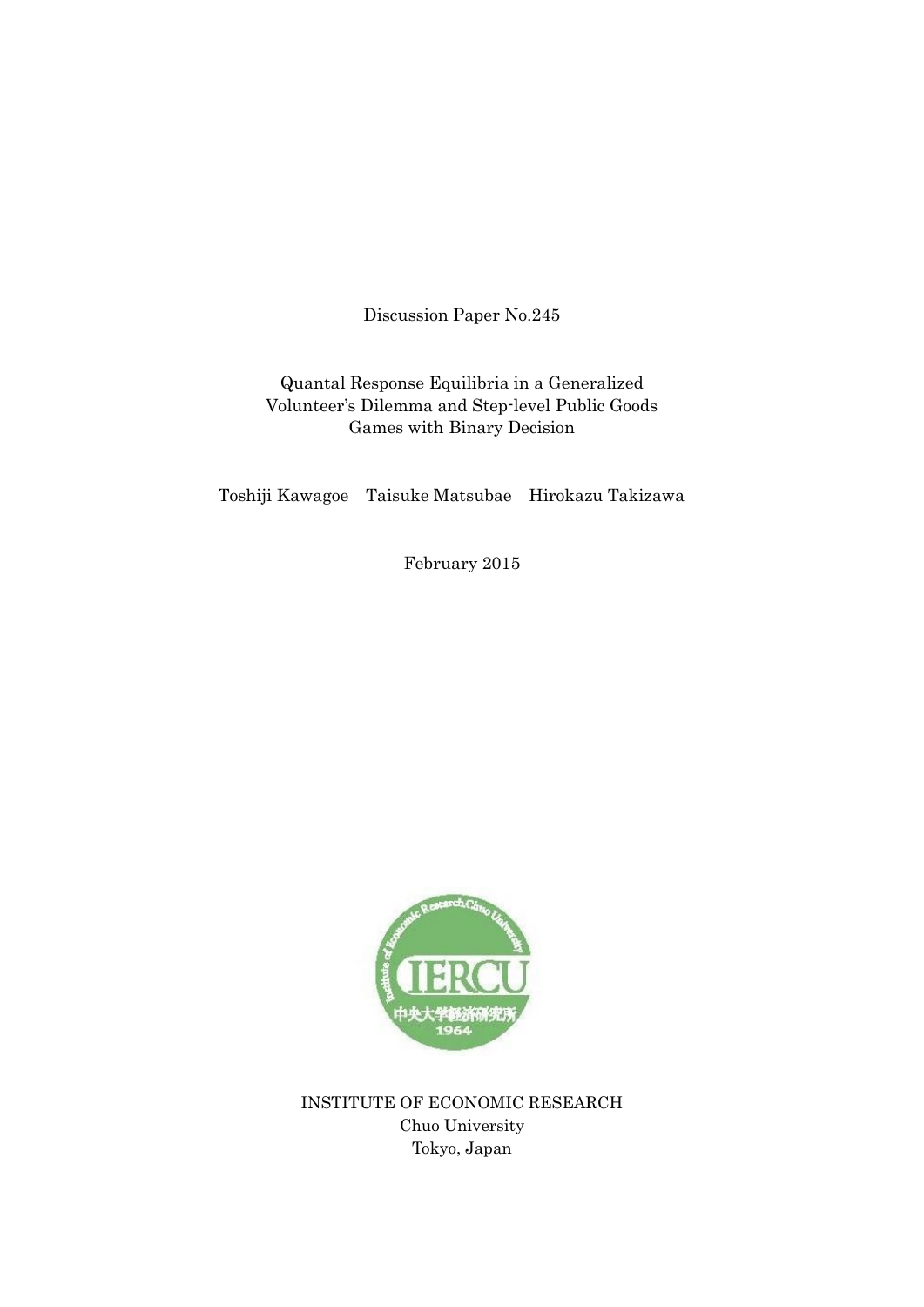# Quantal Response Equilibria in a Generalized Volunteer's Dilemma and Step-level Public Goods Games with Binary Decision§

Toshiji Kawagoe\*, Taisuke Matsubae<sup>+</sup>, and Hirokazu Takizawa<sup>⊥</sup>

February 3, 2015

# **Abstract**

The present paper fully characterizes equilibria of a generalized Volunteer's Dilemma game, which is an integration of the volunteer's dilemma game and the step-level public goods game with binary decision. We also examined the explanatory power of a widely accepted model with bounded rationality, the quantal response equilibrium (QRE). It is shown that the performance of the QRE model is better in explaining laboratory data.

**Keywords**: Volunteer's dilemma, public goods, binary decision, quantal response equilibrium

**JEL classification number**: C72, D72, D74, H41

 Department of Complex and Intelligent Systems, Future University Hakodate 116-2 Kameda Nakano cho, Hakodate, Hokkaido, 041-8655, Japan

-

<sup>§</sup> We thank Andreas Diekmann and Axel Franzen for sharing raw data of their experiments. We also thank Sacha Bourgeois-Gironde for drawing our attention to the Volunteer's Dilemma game during our discussion.

Tel. +81-138-66-4481 E-mail: kawagoe@fun.ac.jp

Institute of Economic Research, Chuo University. 42-1 Higashi-nakano, Hachioji, Tokyo 192-0393, Japan. Tel. +81-42-67-3355 E-mail: fwin6544@nifty.com

 $\perp$  Faculty of Economics, Chuo University. 742-1 Higashi-nakano, Hachioji, Tokyo 192-0393, Japan. Tel. +81-42-67-3355 E-mail: taki@tamacc.chuo-u.ac.jp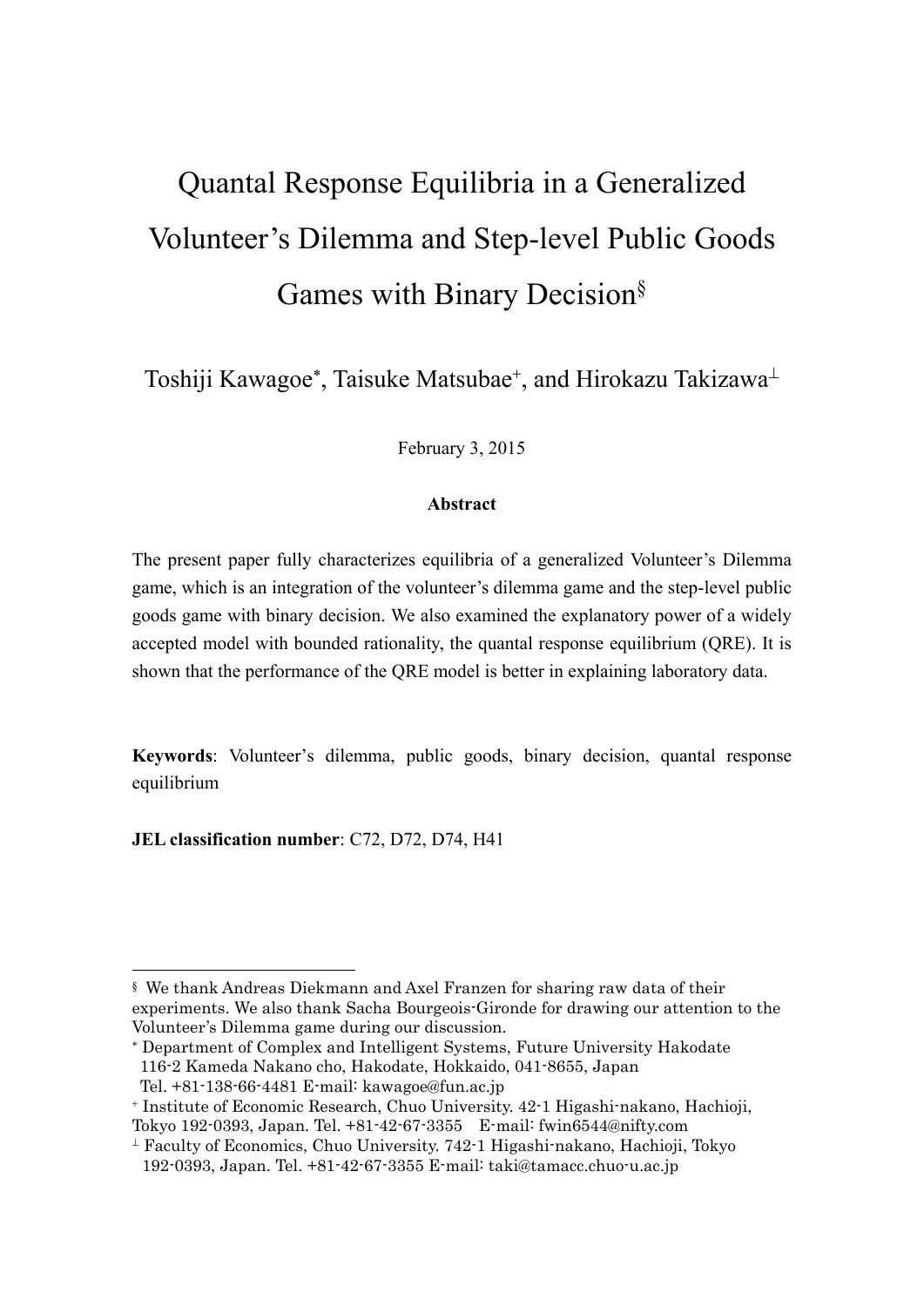## 1. Introduction

The Volunteer's Dilemma game (VOD) was first formulated by Diekman (1993) to elucidate "social dilemmas" or "social traps" broader than those covered by the prisoner's dilemma. A typical social situation is the helping behavior of people witnessing an accident or crime, as best exemplified by the murder case of Kitty Genovese examined by Darly and Latané (1968). It is said that her life could have been saved if only one bystander had paid a small amount of cost (e.g., making an emergency call to the police).

 An interesting issue concerning VOD is the effect of the group size on the tendency to cooperate or contribute, the so called "bystander effect." A large amount of evidence has been accumulated by political scientists and psychologists to investigate factors affecting this effect (Latané and Nida, 1981).

Biologists have also found that similar situations arise in groups of animals. It is known that one member of the group occasionally looks up and checks for a predator for protecting the group as a whole. Archetti and Scheuring (2010) extend VOD to the situation where more than one volunteer is necessary (we call it a generalized VOD) and derive an approximation formula for the equilibrium probability of contribution. Technically speaking, a generalized VOD is a special case of the step-level public goods game with binary decision (Croson and Marks, 2000). However, to the best of our knowledge, the formal characterization of the mixed strategy equilibria in this class of games has not yet appeared.

Against these backdrops, this paper is first seen as an attempt to derive the necessary and sufficient condition for the existence of the mixed strategy equilibrium of generalized VOD. Furthermore we will analyze a generalized VOD with a widely accepted behavioral model with bounded rationality, quantal response equilibrium (QRE) . Goeree et al. (2005a) report their QRE analysis of this game, but their analysis does not seems to cover all cases. We will provide almost complete characterization of the QRE of this class of games. Level-k analysis of a generalized VOD is brand new. Finally, we will give the econometric estimation for the two models using laboratory data in previous research. Our results show that QRE is better than level-k model in the explanation of the data.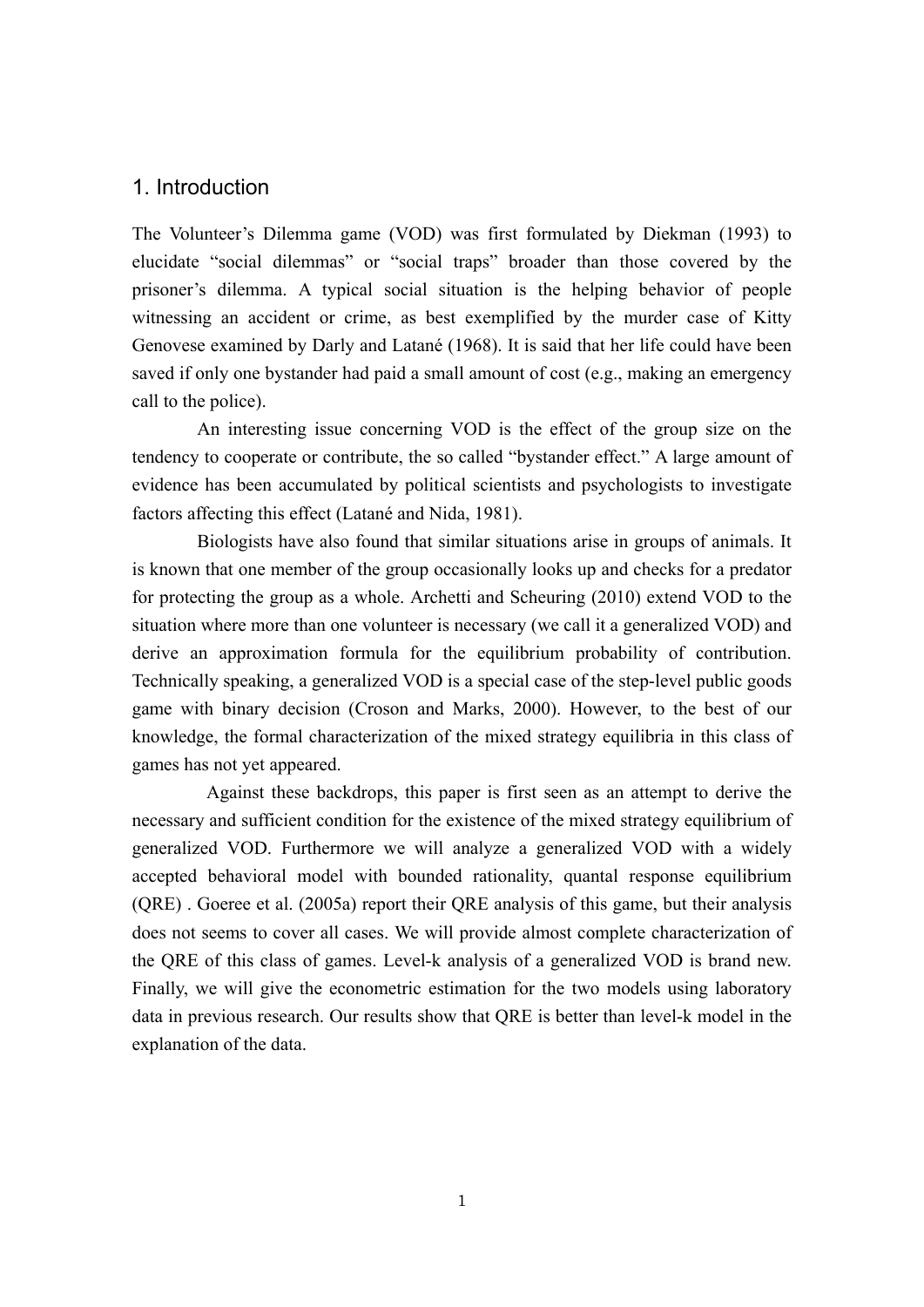## 2. Model

#### **2.1 General environment and pure strategy equilibria**

Each of *n* players simultaneously decides whether to contribute (denoted by *C*), or not to contribute (denoted by *N*). If more than or equal to *m* players contribute, public goods is provided and a fixed amount of public goods benefit,  $V > 0$ , goes to all the players regardless of their decisions. Otherwise, every player receives a fixed amount of payoff,  $L \geq 0$ . Cost of contribution is  $K \geq 0$ . Assume that  $V - K > L$ .

There are two kinds of pure strategy Nash equilibria, cooperative and non-cooperative. If contribution by *m* players is necessary for the provision of the public goods, exactly *m* players' choosing *C* constitutes a pure strategy Nash equilibrium. For  $m > 1$ , there exists a non-cooperative equilibrium in which no player contributes. For  $m = 1$ , no such equilibrium exists.

#### **2.2 Mixed strategy equilibria in normal-form**

The following analyses focus on symmetric equilibria. Suppose that every player contributes with probability *p*. Then, the expected payoff for *C* is

$$
E(C) = q(m-1)(V-K) + (1 - q(m-1))(L-K),
$$

where

$$
q(z) \equiv \sum_{k=z}^{n-1} {n-1 \choose k} p^k (1-p)^{n-k-1}
$$

is the probability that at least z out of  $n-1$  players choose *C*. Similarly, the expected payoff for *N* is

$$
E(N) = q(m)V + (1 - q(m))L.
$$

In equilibria in totally mixed strategy, the expected payoffs to *C* and *N* should be equal. Thus we have

$$
q(m-1) - q(m) = \frac{K}{V - L}
$$
 (1)

The left-hand side of (1) is the "marginal probability," the difference of probability between the event that at least  $m-1$  players contribute and the event that at least *m* players contribute.

The equation (1) can be simplified as follows.

$$
f(p) \equiv {n-1 \choose m-1} p^{m-1} (1-p)^{n-m} = \frac{K}{V-L}
$$
 (2)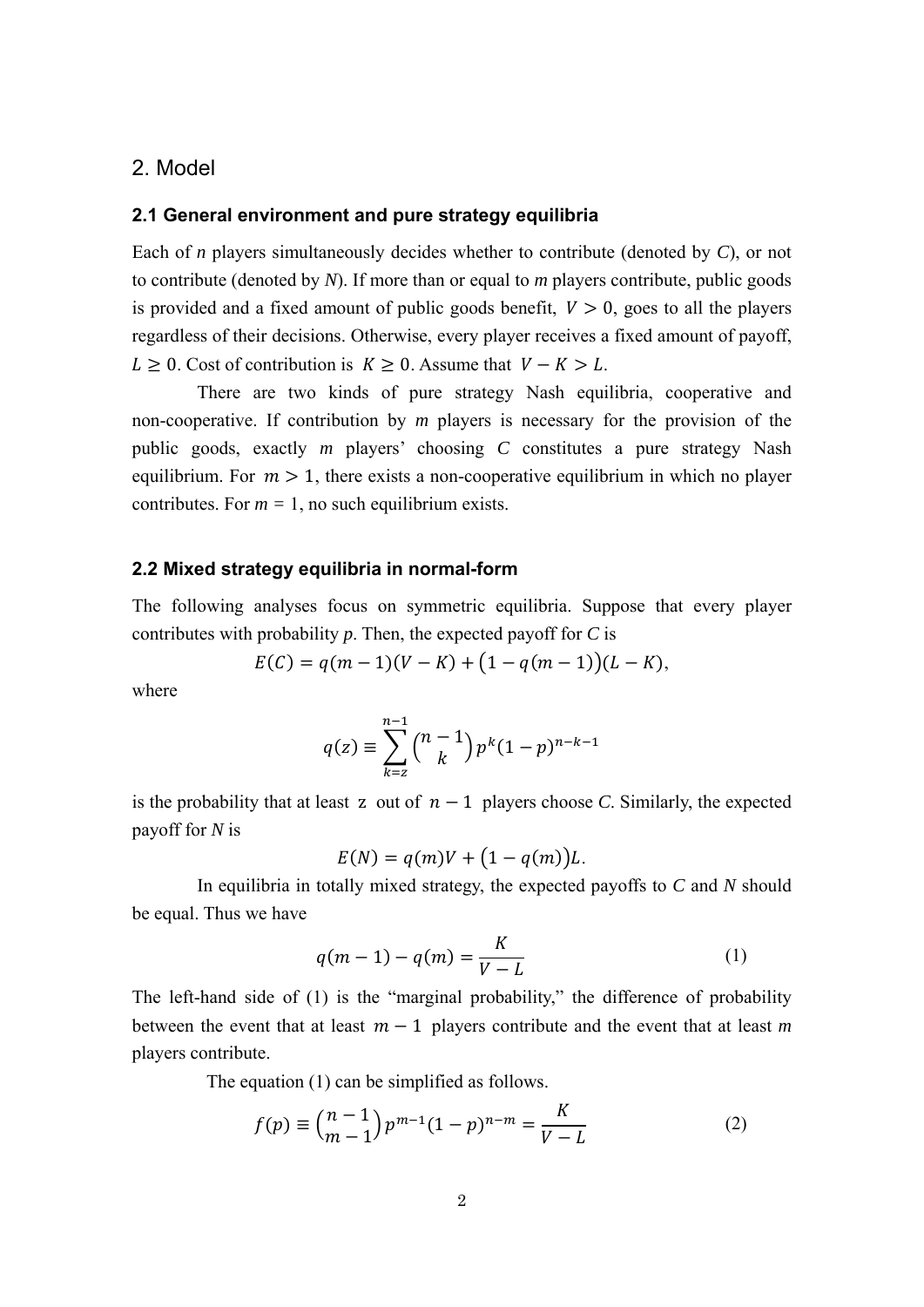Solving the equation (2) numerically gives the mixed strategy probability. For the cases with  $m = 1$  or  $m = n$ , a unique solution can be explicitly solved as below (for  $m = 1$  case, Diekmann (1993)).

**Proposition 1.** For  $m = 1$  or  $m = n > 1$ , there exists a unique symmetric mixed *strategy equilibrium. The probability of contribution in the symmetric equilibrium in mixed strategy is decreasing in n when*  $m = 1$  *and increasing in n when*  $m = n$ *.* 

*Proof.* When  $m = 1$ , the equation (2) becomes

$$
(1-p)^{n-1} = \frac{K}{V - L} < 1,
$$

and the solution is obviously unique. It is also obvious that *p* is decreasing in *n*. When *m*   $= n$ , the equation (2) becomes

$$
p^{n-1} = \frac{K}{V - L}.
$$

In this case too, the solution is unique and *p* is increasing in *n* as  $V - K > L$  by assumption. *Q.E.D.*

The reason that the equilibrium is unique when  $m = 1$  or  $m = n > 1$  is that  $f(p)$  is monotone. When  $1 \leq m \leq n$ ,  $f(p)$  is bell shaped with  $f(0) = f(1) = 0$  as the following calculation shows. Differentiating the left side of equation (2) with respect to *p* yields

$$
f'(p) = {n-1 \choose m-1} p^{m-2} (1-p)^{n-m-1} \{(m-1) - (n-1)p\}.
$$
 (3)

Obviously,  $f'(p) > 0$  for  $0 < p < \frac{m-1}{n-1}$ ,  $f'(p) < 0$  for for  $\frac{m-1}{n-1} < p < 1$  and  $f(p)$ 

takes the maximum value when

$$
p^*=\frac{m-1}{n-1}.
$$

In such cases, we have the following proposition.

**Proposition 2.** *Suppose*  $1 < m < n$ . Let  $p^* = \frac{m-1}{n-1}$ . (1) if  $f(p^*) < K/(V-L)$ , then *there is no symmetric equilibrium in totally mixed strategy. (2) if*  $f(p^*) = K/(V - L)$ , *then*  $p = p^*$  *is the unique symmetric equilibrium.* (3) *if*  $f(p^*) > K/(V - L)$ , *then*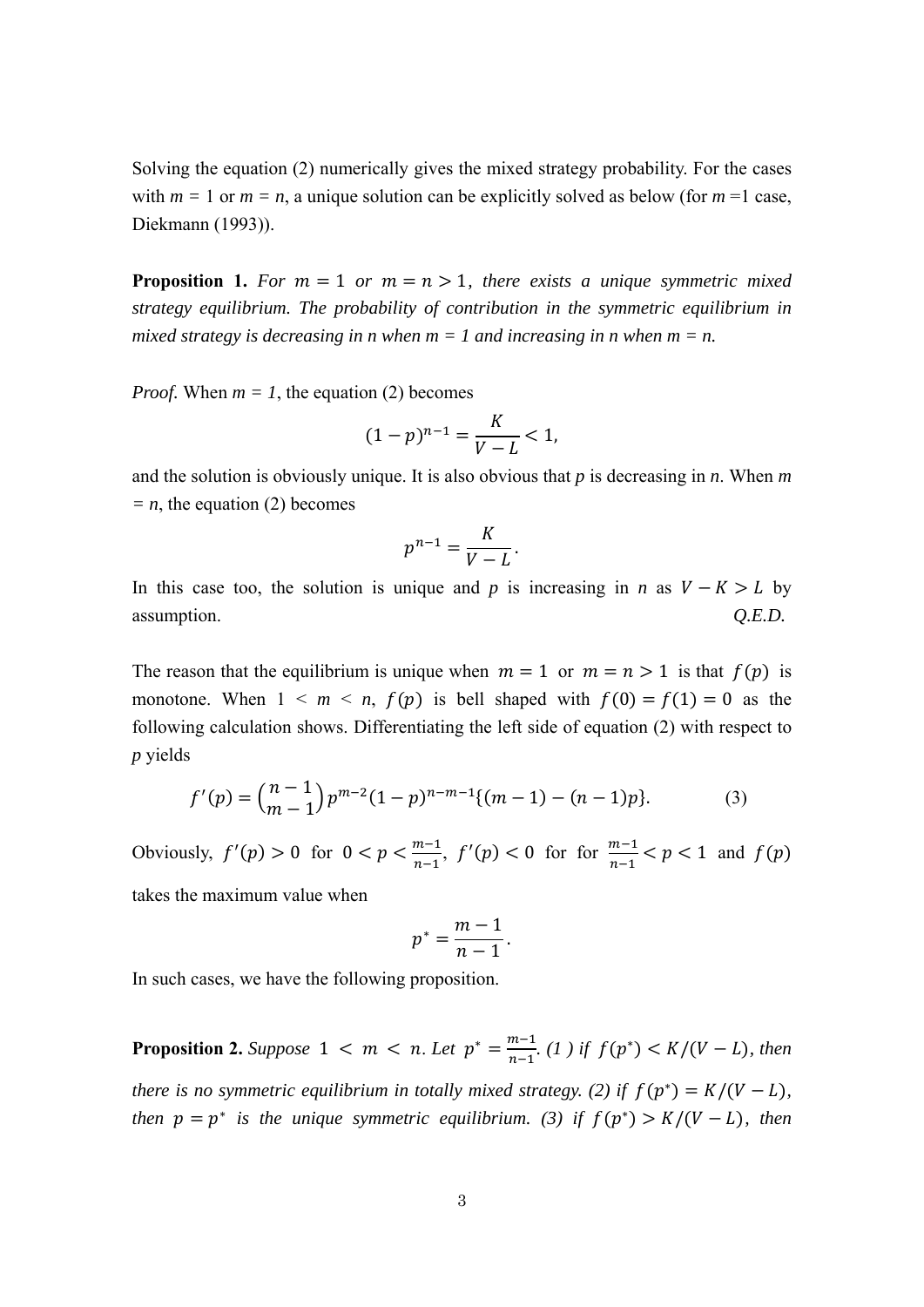*there are two symmetric equilibria in totally mixed strategy, one with*  $p > \frac{m-1}{n-1}$  *and the* 

*other*  $p < \frac{m-1}{n-1}$ .

*Proof.* First suppose that

$$
f(p^*) < K/(V - L). \tag{4}
$$

Equation (2) has obviously no solution. If

$$
f(p^*) > K/(V-L),\tag{5}
$$

there are two equilibria. If  $f(p^*) = K/(V - L)$ ,  $p = p^*$  is the unique symmetric equilibrium. *Q.E.D.*

With the parameter values  $V = 1.0$ ,  $L = 0.2$ , and  $K = 0.2$  used by Goeree et al. (2005b), the numerical solutions of mixed strategies for  $(n, m) = (6, 3)$  and  $(n, m) = (14,$ 7) are presented in Figure 1. The former has two solutions but the latter has no solution.



**Figure 1**. Mixed strategy probability for  $(n, m) = (6, 3)$  and  $(n, m) = (14, 7)$ .

#### **2.3 Quantal response equilibrium (QRE)**

Quantal response equilibrium (QRE) is an equilibrium concept based on boundedly rational strategic behavior, assuming that players play a noisy best response (McKelvey and Palfrey, 1995). We focus on symmetric equilibria. For a parameter  $\lambda \in [0, \infty)$ , the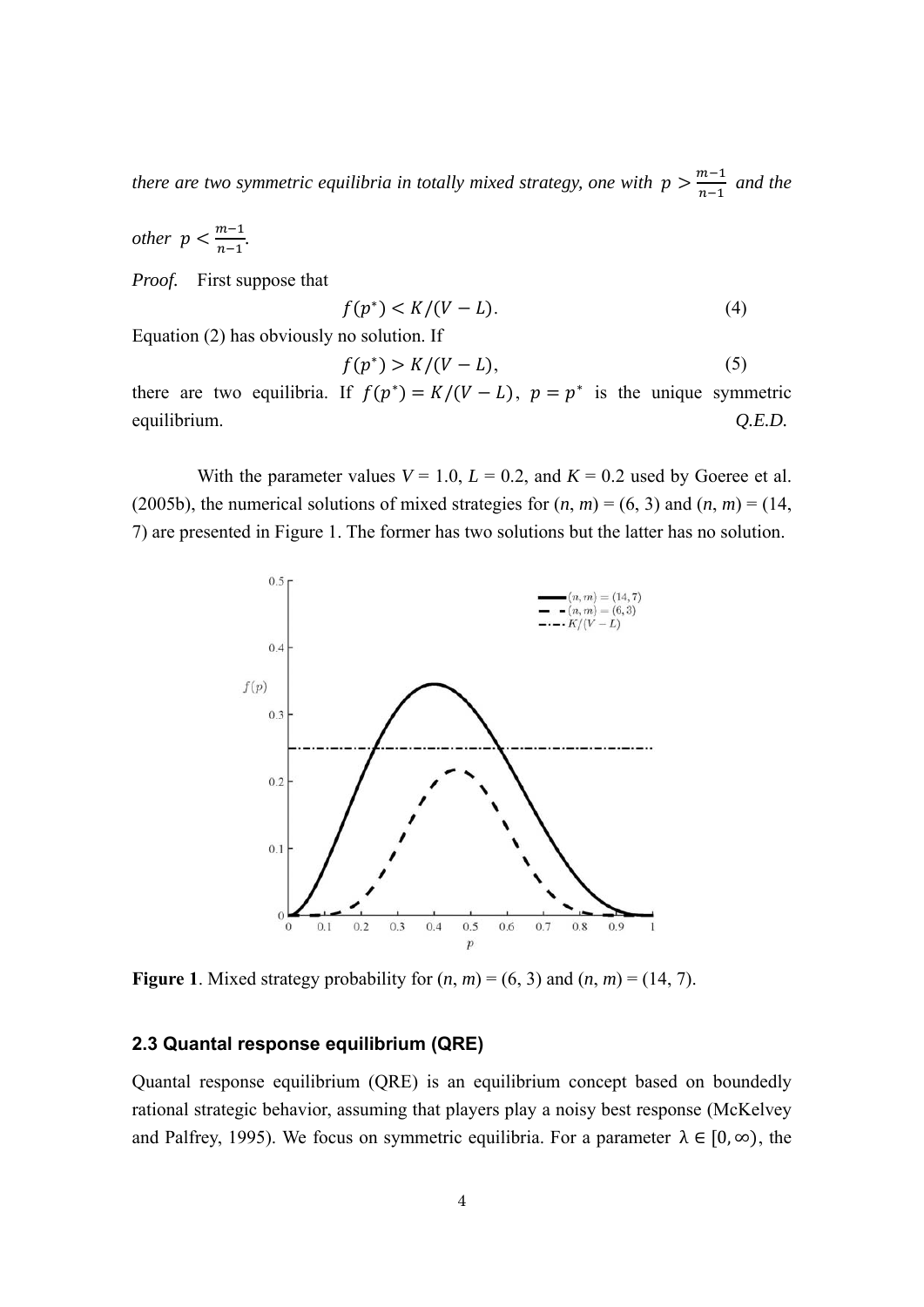stochastic best response in terms of choice probability of *C* is given by

$$
p = \frac{\exp(\lambda \cdot E(C))}{\exp(\lambda \cdot E(C)) + \exp(\lambda \cdot E(N))} = \frac{1}{1 + \exp[\lambda \cdot \{E(N) - E(C)\}]}.
$$
 (6)

QRE is a fixed point of this mapping.

The parameter  $\lambda \in [0, \infty)$  represents the degree of rationality such that  $\lambda = 0$ implies complete randomizing over pure strategies. If  $\lambda = 0$ , then  $p = 1/2$ , which is usually called the centroid of the simplex of the strategy space*.* McKelvey and Palfrey (1995) show that, for almost all games, the graph  $(\lambda, QRE(\lambda))$  contains a unique branch which starts at the centroid and converges to a unique Nash equilibrium as  $\lambda$ goes to infinity. The limit point of this principal branch is called limiting (logit) QRE. Thus, limiting QRE can be interpreted as an equilibrium selection criterion.

Assuming  $E(C) \neq E(N)$  allows us to rearranging Equation (6) as

$$
\lambda = \frac{\log \frac{1-p}{p}}{-f(p)(V-L) + K}.
$$
\n(7)

Note that the numerator  $\log(1-p)/p$  is monotone decreasing, and zero at  $p = 1/2$ . It is positive in  $(0, 1/2)$ , and negative in  $(1/2,1)$ . With this in mind, we need to consider the behavior of the denominator to analyze equation (7). As the proof of Proposition 1 shows, the value of p satisfying  $f(p) = K/(V - L)$  exists and unique, when  $m = 1$  or  $m = n > 2$ . Let the value be denoted as  $\hat{p}$ .

**Proposition 3.** Suppose  $m = 1$ . Then the limiting logit QRE is  $p^* = \hat{p}$  (the unique *symmetric Nash equilibrium in totally mixed strategy). For*  $m = n > 1$ , the limiting *logit QRE is*  $p^* = 0$  *if*  $\hat{p} > 1/2$ ,  $p^* = 1$  *if*  $\hat{p} < 1/2$  *and*  $p^* = 1/2$  *if*  $\hat{p} = 1/2$ *.* 

*Proof.* Consider the case with  $m = 1$ . First consider the case that  $\hat{p} < 1/2$ . Then considering the branch starting at the centroid, we observe it is disconnected at  $\hat{p}$ , at which  $\lambda$  goes to infinity as p approaches  $\hat{p}$  from 1/2. This establishes the statement. In the case  $\hat{p} > 1/2$ , the branch starting at the centroid is connected over the interval (0,  $\hat{p}$ ) and  $\lambda$  goes to infinity as p approaches  $\hat{p}$  from 1/2. When  $\hat{p} = 1/2$ , then p stays at 1/2 along the graph of QRE.

Next suppose  $m = n > 1$ . Then  $f(p) = p^{m-1}$ . Over the interval  $(0, \hat{p})$ , the denominator of equation (7) is positive. If  $\hat{p} > 1/2$ , then the branch starting at the centroid is connected in  $(0, \hat{p})$ . Furthermore,  $\lambda$  goes to infinity as  $p$  approaches zero. If  $\hat{p}$  < 1/2, the branch starting at the centroid is connected in  $(\hat{p}, 1)$ .  $\lambda$  goes to infinity as *p* approaches unity. If  $\hat{p} = 1/2$ ,  $p = 1/2$  is compatible with any  $\lambda \ge 0$ . Other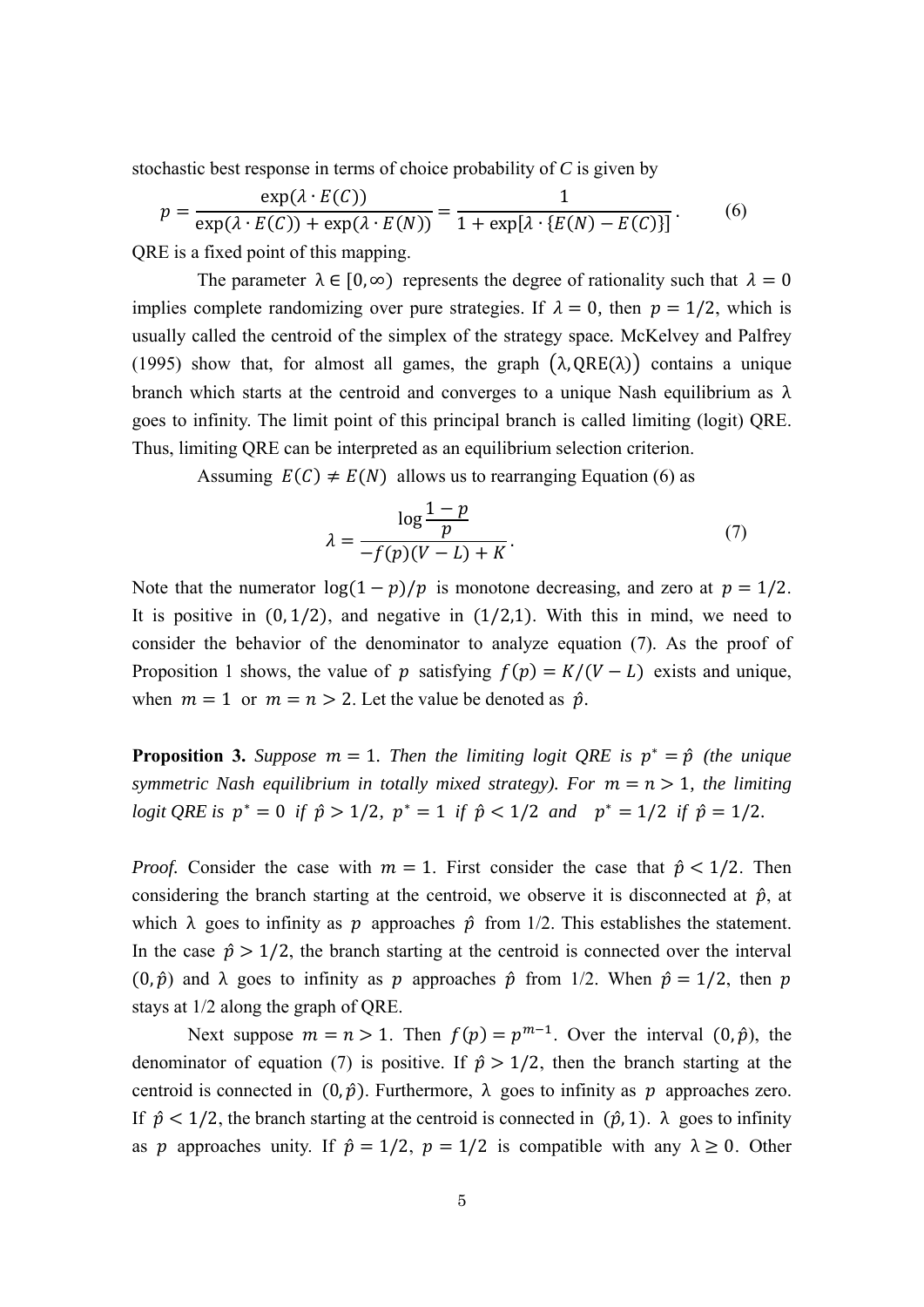

**Figure 2. Typical QRE graphs when**  $m = 1$ **. (a)**  $n = 2$ **,**  $m = 1$ **,**  $V = 1$ **,**  $L = K = 0.2$ **, (b)**  $n = 2, m = 1, V = 100, L = 0, K = 50.$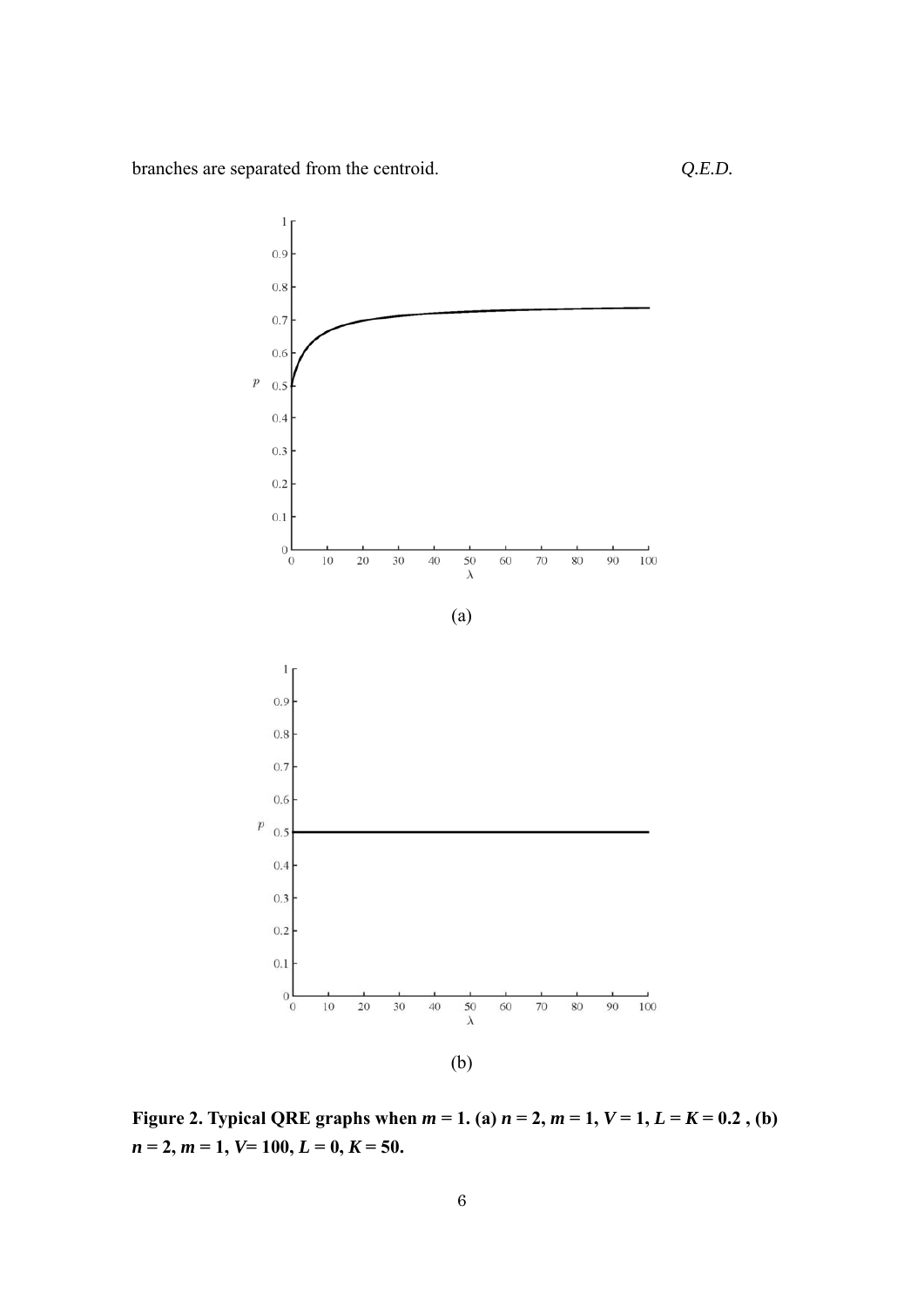Diekman (1993), Franzen (1995) and Goeree et al. (2005b) all consider cases with  $m = 1$ , where the above proposition applies. Figure 2 (a) depicts the QRE graph in the case of Goeree et al. (2005b) where  $n = 2, m = 1, V = 1, L = 0.2, K = 0.2$ . The denominator of the right side of Equation (7) is negative iff  $p \in (0, 3/4)$  and the numerator is nonpositive iff  $p \in [1/2, 1)$ . Thus only the interval  $[1/2, 3/4)$  is compatible with  $\lambda \geq 0$ . Figure 2 (b) shows the QRE graph in the case of Diekman (1993) and Frazen (1995), where  $n = 2, m = 1, V = 100, L = 0, K = 50$ . In this case, only  $p = 1/2$  is compatible with nonnegative value of  $\lambda$ . It is also compatible with any  $\lambda \geq 0$ .

Now consider the case with  $1 \lt m \lt n$  as in Dawes et al (1986) and Rapoport and Ehed-Levy (1989). From Proposition 2, if inequality (4) holds, only pure strategy equilibria exists. If inequality (5) holds, there exist two values of p such that  $f(p)$  =  $K/(V-L)$ . Denote the smaller of these as p and the larger one as  $\bar{p}$  in such a case. Otherwise, there exists unique mixed strategy equilibrium. For each of these cases, we have following characterizations for the limiting QRE.

## **Proposition 4.** *If Inequality (4) holds, the limiting ORE is*  $p^* = 0$ *.*

*Proof.* Inequality (4) ensures the denominator of the right hand side of Equation (7) is positive. Then the only possible principal branch starting at the centroid for  $\lambda \geq 0$  is the graph of Equation (7) restricted on  $p \in (0, 1/2]$ . This corresponds to the branch leading to the limiting QRE. Obviously  $\lambda \to \infty$  as  $p \to 0$ . *Q.E.D.* 

**Proposition 5.** Suppose Inequality (5) holds. If  $1/2 < p$ , the limiting QRE is  $p^* = 0$ . If  $p < 1/2$ *, the limiting QRE is*  $p^* = \overline{p}$ *. If*  $p = 1/2$ *, then*  $p^* = 1/2$ *.* 

*Proof.* If Inequality (5) and  $1/2 < p$  hold, the denominator of the right hand side of Equation (7) is positive in  $(0, p)$  and the numerator is positive in  $(0, 1/2)$ . Focusing on the branch starting from the centroid, the same logic applies as the previous case.

Suppose Inequality (5) holds. First consider the case where  $p < 1/2 < \overline{p}$ . The right hand side of Equation (7) is undefined at  $p$  and  $\overline{p}$ , between which 1/2 lies. This allows

us to restrict attention to  $(p, \overline{p})$  for finding the branch starting at the centroid. In this interval,  $1/2 < p < \overline{p}$  is compatible with  $\lambda \ge 0$ . Obviously  $\lambda \to \infty$  as  $p \to \overline{p}$ . Next consider the case where  $\bar{p}$  < 1/2. The branch starting from the centroid obviously lies in  $(\bar{p}, 1/2)$ . Obviously  $\lambda \to \infty$  as  $p \to \bar{p}$  along this branch. Finally if  $p = 1/2$ , then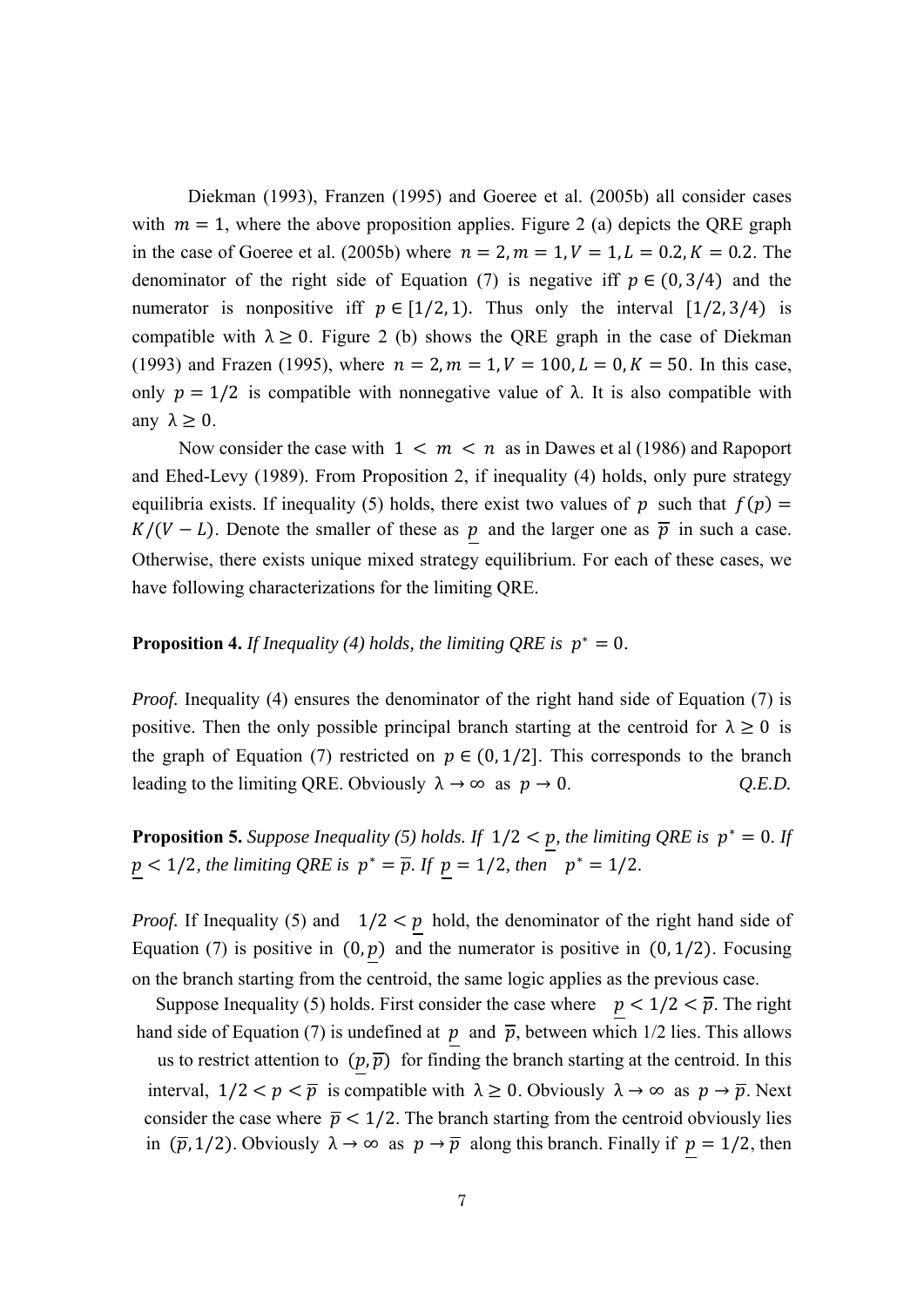$p = 1/2$  is compatible with any  $\lambda \geq 0$ . Other branches are separated from the centroid. *Q.E.D.* 

**Proposition 6.** Suppose that there exist unique value of p such that  $f(p) = K/(V -$ *L*) and Let  $\tilde{p}$  be that value. If  $\tilde{p} < 1/2$ , then the limiting QRE is  $p^* = \tilde{p}$ . If  $\tilde{p} = 1/2$ , *then the limiting QRE is*  $p^* = 1/2$ *. If*  $\tilde{p} > 1/2$ *, then the limiting QRE is*  $p^* = 0$ *.* 

*Proof.* If  $\tilde{p} < 1/2$ , then the branch starting at the centroid is connected in  $(\tilde{p}, 1/2)$  and  $λ$  goes to infinity as *p* approach  $\tilde{p}$  from 1/2. This proves the first claim..If  $\tilde{p} = 1/2$ , then the branch starting at  $p = 1/2$  is a straight horizontal line. Although there is a branch in (0,1/2), it is disconnected from the centroid. If  $\tilde{p} > 1/2$ , then along the branch starting at the centroid,  $\lambda$  goes to infinity as p approach 0.  $Q.E.D.$ 

 Figure 3 shows the QRE graph for the case in Rapoport and Ehed-Levy (1989), where  $n = 5, m = 3, V = 5, L = 0, K = 2$ . Note that the correspondence QRE( $\lambda$ ) is upper hemi-continuous and one-dimensional manifold, as shown in McKelvey and Palfrey (1995).



**Figure 3.** A typical QRE correspondence when  $1 \le m \le n$  ( $n = 5$ ,  $m = 3$ ,  $V = 5$ ,  $L = 0$ ,  $K = 2$ ).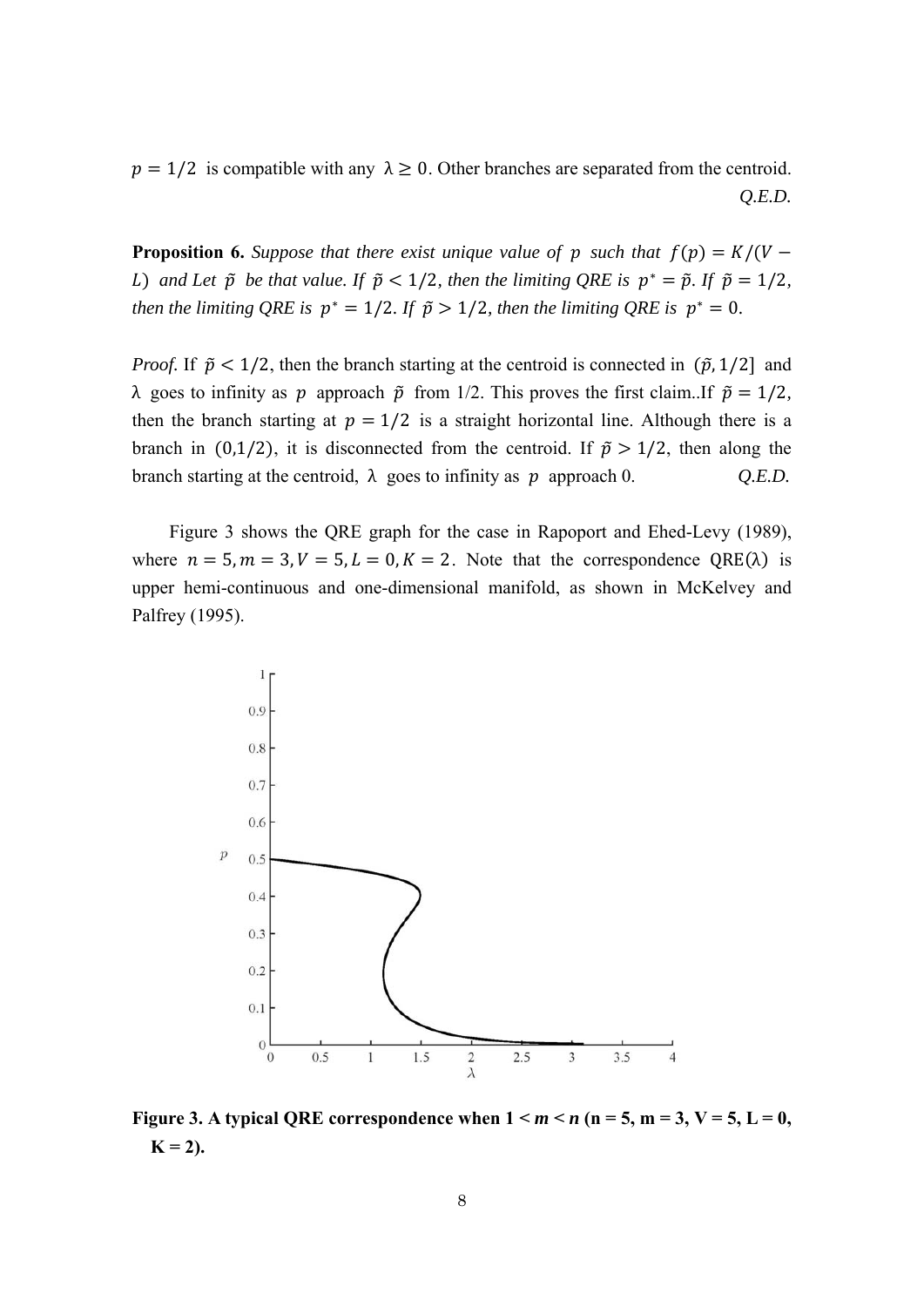*Remark*: Our Propositions 3-6 correspond to Propositions 3 (Volunteer's Dilemma) and 4 (step-level public goods game with binary decision) in Goeree et al. (2005a). They assert that the choice probability of contributing,  $p$ , in the limiting ORE in both cases unconditionally converges to 0. But it is not the case with  $1 \lt m \lt n$  when inequality (4) doesn't hold. So, our analysis adds some qualification to their assertion.

## 3. Estimation

We now conduct econometric comparisons to check the explanatory power of QRE. Data are taken from the experiments reported in Diekmann (1993), Franzen (1995) and Goeree et al. (2005b) for  $m = 1$  (Volunteer's Dilemma), and from those in Dawes et al. (1986) and Rapoport and Ehed-Levy (1989) for  $m > 1$  (step-level public goods game with binary decision). In Diekmann (1993), Franzen (1995) and Dawes et al. (1986), the game was played once and for all. In Goeree et al. (2005b), the game is repeated twenty times and Rapoport and Ehed-Levy (1989) twenty-five times. Tables 1 and 2 show the data, Nash equilibria in mixed strategies and the estimation results.

#### Tables 1 and 2 here.

In the QRE estimation, the following log-likelihood function is maximized with respect to  $\lambda$ :

$$
LL = g_C \log p(\lambda) + (g - g_C) \log(1 - p(\lambda)),
$$

where  $p(\lambda)$  is the choice probability of *C* in QRE corresponding to  $\lambda$ ,  $g_c$  is the number of instances in which  $C$  is chosen,  $q$  is the total number of choices.

Then, as for the Volunteer's Dilemma game, substantial deviation from mixed strategy equilibria is observed in the experiments of Diekmann (1993), Franzen (1995), while the experimental result is very close to mixed strategy equilibria in Goeree et al. (2005b). In  $n = 2$  in Diekmann (1993) and Franzen (1995) and  $n = 3$  in Goeree et al. (2005b), as the choice probability of contributing is constant, i.e., 0.5, for any value of  $\lambda$  (see again Figure 2 (b)), the goodness-of-fit of the ORE cannot improve no more than the mixed strategy equilibria. So, except for those cases, the QRE model gives better explanation for the data in general.

Next, we check the data in step-level public goods games with binary decision. Note that in the games examined by Dawes et al. (1986) and Rapoport and Ehed-Levy (1989), there is no Nash equilibrium in totally mixed strategy  $(0 \le p \le 1)$ , that is, there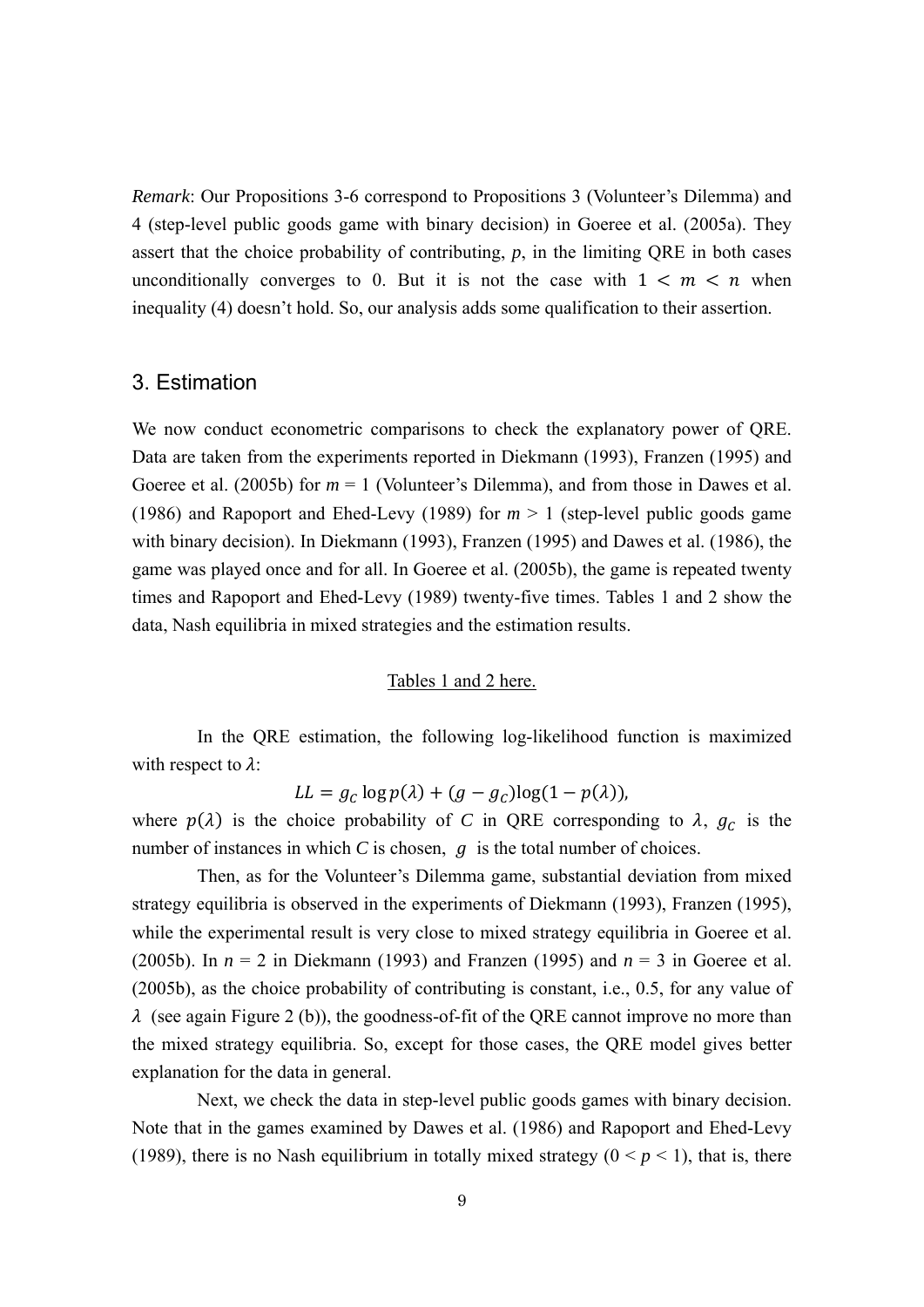are only pure strategy equilibria. The limiting QRE selects the non-cooperative equilibrium,  $p = 0$ , in these cases. However, substantial deviation from these equilibria was observed. Subjects actually played more cooperatively. We see that  $p(\lambda)$ , the choice probability of C based on the estimated  $\lambda$ , is very close to the observed data, except for one of the sessions with  $(n, m) = (7, 5)$  in Dawes et al. (1986), where the proportion of C substantially exceeds 0.5. As the upper bound of the QRE probability is 0.5 (see the proof of Proposition 4), the goodness-of-fit of the QRE cannot improve any more than that at the centroid. But as there is no mixed strategy equilibrium in this case, the QRE model gives better prediction than pure strategy equilibrium.

In sum, QRE's prediction is (weakly, at least) better than equilibrium prediction in pure and mixed strategies both in Volunteer's Dilemma and step-level public goods games.

#### 4. Conclusion

We have characterized equilibria in a generalized Volunteer Dilemma game, and have derived predictions with a boundedly rational model, quantal response equilibrium (QRE). It is found that the QRE model better performed in econometric analysis of the laboratory data. In this paper, we only focus on symmetric game where cost for contribution is the same among players. Analyzing the game with asymmetric cost will be our next research agendum. Finally, our approach is also applicable to a certain kind of voting games. Such an application is also of great interest.

## References

Archetti, M. and I. Scheuring (2010) "Coexistence of cooperation and defection in public goods games." *Evolution*, 65, 1140-1148.

Croson, R. T. A. and M. B. Marks (2000) "Step returns in threshold public goods: a meta- and experimental analysis." *Experimental Economics*, 2, 239-259.

Darley, J. M. and B. Latané (1968) "Bystander intervention in emergencies: diffusion of responsibility." *Journal of Personality and Social Psychology*, 8, 377–383.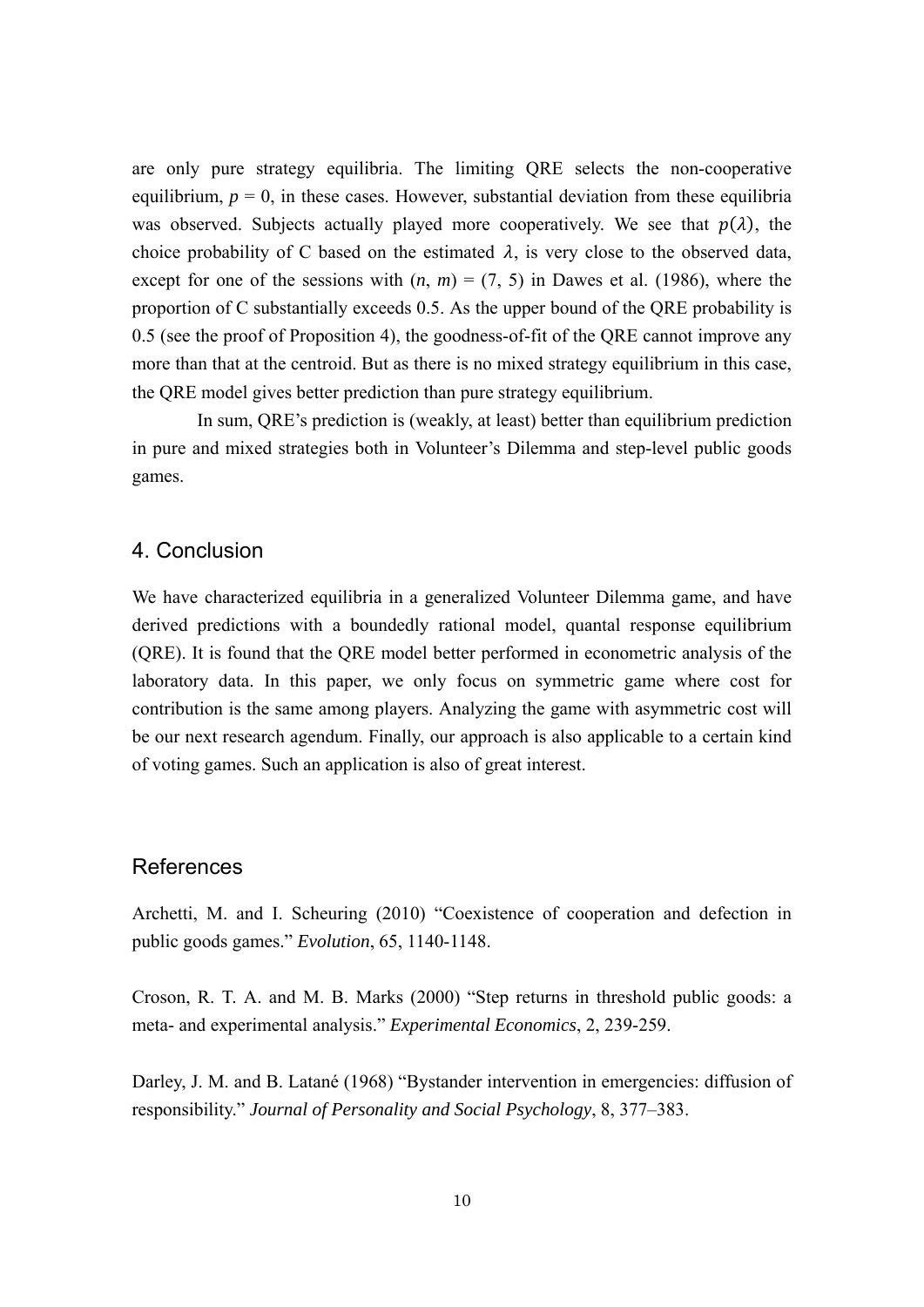Dawes, R. M., J. M. Orbell, R. T. Simmons, and A. J. C. Van de Kragt (1986) "Organizing groups for collective action." *American Political Science Review*, 80, 1171-1185.

Diekmann, A. (1985) "Volunteer's Dilemma" *Journal of Conflict Resolution*, 29, 605-610.

Franzen, A. (1995) "Group size and one-shot collective action." *Rationality and Society,* 7, 183-200.

Goeree, J. K. and C. A. Holt (2005a) "An explanation of anomalous behavior in binary-choice games: entry, voting, public goods, and the volunteers' dilemma." *American Political Science Review*, 99, 201-213.

Goeree, J. K., C. A. Holt and A. K. Moore (2005b) "An experimental examination of the volunteers' dilemma."mimeo.

Latané, B. and S. Nida (1981) "Ten years of research on group size and helping." *Psychological Bulletin*, 89, 308-324.

McKelvey, R. D. and T. R. Palfrey (1995) "Quantal response equilibrium for normal-form games." *Games and Economic Behavior*, 10, 6-38.

Rapoport, A. and D. Ehed-Levy (1989) "Provision of step-level public goods: effects of greed and fear of being gypped." *Organizational Behavior and Human Processes*, 44, 325-344.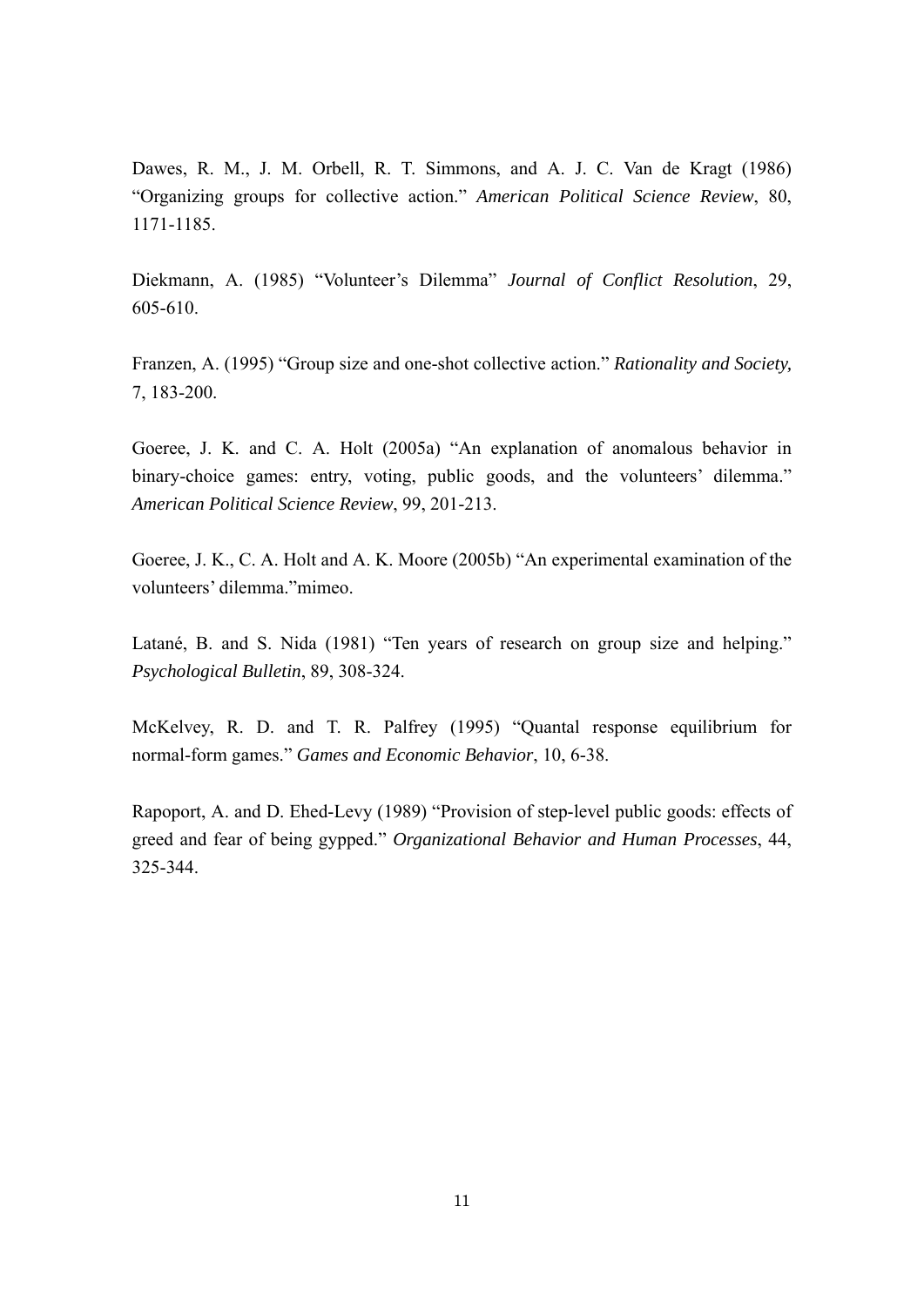|                        |               | Diekmann (1993) |                |              |              | Franzen (1995) <sup>1)</sup> |              |              |              |                |                | Goeree et al. $(2005b)$ <sup>2)</sup> |               |               |
|------------------------|---------------|-----------------|----------------|--------------|--------------|------------------------------|--------------|--------------|--------------|----------------|----------------|---------------------------------------|---------------|---------------|
| $\boldsymbol{n}$       | 2             | 5               | $\overline{2}$ | 3            | 5            | 7                            | 9            | 21           | 51           | $\overline{2}$ | $\overline{3}$ | 6                                     | 9             | 12            |
| (V, L, K)              |               | (100, 0, 50)    | (100, 0, 50)   | (100, 0, 50) | (100, 0, 50) | (100, 0, 50)                 | (100, 0, 50) | (100, 0, 50) | (100, 0, 50) | (1, 0.2, 0.2)  | (1, 0.2, 0.2)  | (1, 0.2, 0.2)                         | (1, 0.2, 0.2) | (1, 0.2, 0.2) |
|                        | 50)           |                 |                |              |              |                              |              |              |              |                |                |                                       |               |               |
| # of $C$               | 20            | $\tau$          | 15             | 18           | 9            | 6                            | 12           | 7            | 5            | 333            | 281            | 298                                   | 137           | 182           |
| # of $N$               | 13            | 18              | 8              | 13           | 12           | 18                           | 22           | 16           | 20           | 347            | 439            | 662                                   | 583           | 778           |
| Proportion             | 0.610         | 0.280           | 0.652          | 0.580        | 0.429        | 0.250                        | 0.353        | 0.304        | 0.200        | 0.490          | 0.390          | 0.310                                 | 0.190         | 0.190         |
| of $C$                 |               |                 |                |              |              |                              |              |              |              |                |                |                                       |               |               |
| Equilibrium            | 0.5           | 0.159           | 0.5            | 0.293        | 0.159        | 0.109                        | 0.083        | 0.034        | 0.014        | 0.750          | 0.500          | 0.242                                 | 0.159         | 0.118         |
| Prob.(C)               |               |                 |                |              |              |                              |              |              |              |                |                |                                       |               |               |
| limiting               | 0.500         | 0.160           | 0.500          | 0.293        | 0.160        | 0.110                        | 0.083        | 0.034        | 0.014        | 0.750          | 0.500          | 0.242                                 | 0.159         | 0.119         |
| <b>QRE</b>             |               |                 |                |              |              |                              |              |              |              |                |                |                                       |               |               |
| Prob. $(C)$ in         | 0.500         | 0.280           | 0.500          | 0.500        | 0.4286       | 0.250                        | 0.353        | 0.3043       | 0.200        | 0.500          | 0.500          | 0.310                                 | 0.190         | 0.190         |
| QRE                    |               |                 |                |              |              |                              |              |              |              |                |                |                                       |               |               |
| $\boldsymbol{\lambda}$ | $[0, \infty)$ | 0.041           | $[0, \infty)$  | 0.000        | 0.007        | 0.034                        | 0.013        | 0.017        | 0.028        | 0.000          | 0.990          | 10.606                                | 27.762        | 12.029        |
| $-LL(\lambda)$         | 22.87         | 14.824          | 15.942         | 21.488       | 14.341       | 13.500                       | 22.074       | 14.134       | 12.510       | 471.340        | 499.066        | 594.656                               | 350.370       | 466.193       |
|                        | 4             |                 |                |              |              |                              |              |              |              |                |                |                                       |               |               |

1) In Frenzen (1995)' s experiment, there was a case where *<sup>n</sup>* = 101. As the computation does not converge in that case, we omit it here.

2) As the game was repeated 20 times in Goeree et al. (2005b)'s experiment, here we show their aggregate data.

#### **Table 1. Experimental data and the estimation results for** *<sup>m</sup>* **= 1 (Volunteer's Dilemma game).**